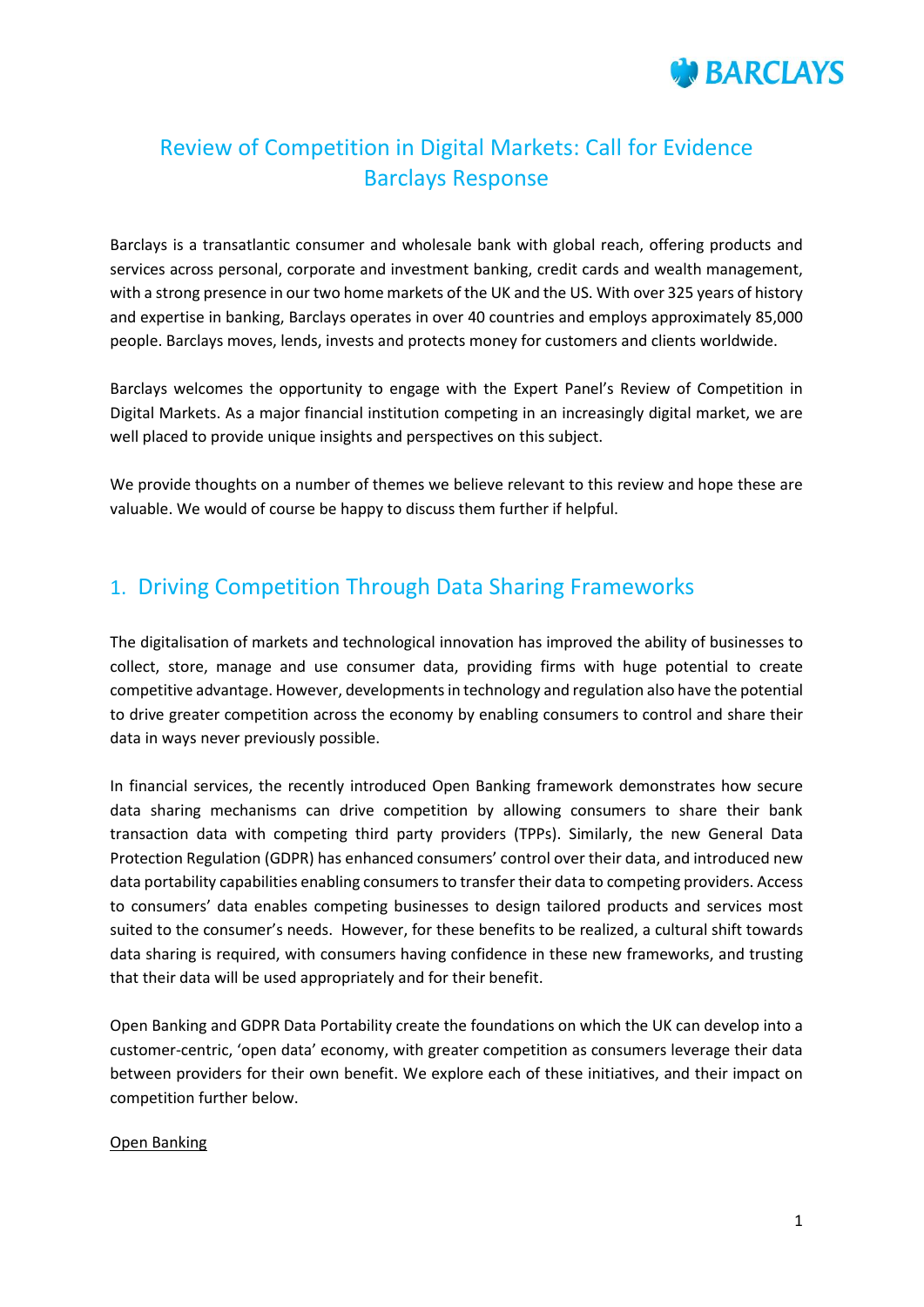

The Open Banking framework in the UK, introduced following the Retail Banking Market Investigation by the Competition and Markets Authority, is intended to boost competition in financial services by providing consumers with the ability to securely share their financial data with third party firms, whilst continuing to retain their underlying relationship with their bank.

The framework is driving competition in the market by enabling third party firms to provide the consumer with a variety of 'front line' services, from data aggregation to spending analysis, while the responsibility of securely holding the funds remains with the bank. Such services would not be possible without access to consumers' data.

If consumers choose to utilise this ability, they provide consent for each TPP to access their data, with the data then shared between their bank and the TPP safely and securely through industry developed and purpose built application programming interfaces (API) technology. This API technology underpinning the framework is crucial to ensuring consumer data is shared safely and securely with third parties, and helps build confidence and trust in the system. At no point are consumers required to share their login credentials with third parties.

While still in its infancy, Open Banking is a positive first step in harnessing the power of consumer data sharing to boost competition, and is proof that open data principles can be leveraged within the private sector to improve consumer markets.

Policymakers should consider how a similar framework to that used in Open Banking could be used to boost competition in other sectors.

## Data Portability

Under the new GDPR rules, consumers can request that firms provide back to them all data they have provided to the firm in return for a service, for the purpose of 'porting' it to a competing provider. This allows a consumer to switch service providers without losing their data profile developed with their existing provider and the associated benefits that brings. A consumer may be discouraged from switching to a new service provider if, in so doing, they are unable to take their data history with them, and therefore have to begin creating a new data profile from scratch, which may disadvantage them – either in terms of product/service received or customer experience. Data portability has the potential to remove this barrier to changing service provider, therefore encouraging greater competition and enhancing economic outcomes for consumers. Alternatively, data portability could allow consumers to port their data profile to an intermediary to help them identify better services available at competing providers.

Data portability is well placed to drive competition in sectors where consumers provide data over time, whereby they develop an extensive data profile that other providers could use to anticipate their future behaviour, and tailor their service offerings. The insurance sector could provide a good example. Consumers provide a significant amount of data at the outset to receive a bespoke price quote. The need to 'recreate' their data profile with different providers could act as a disincentive to switch rather than renewing with their existing provider. Data portability in the insurance market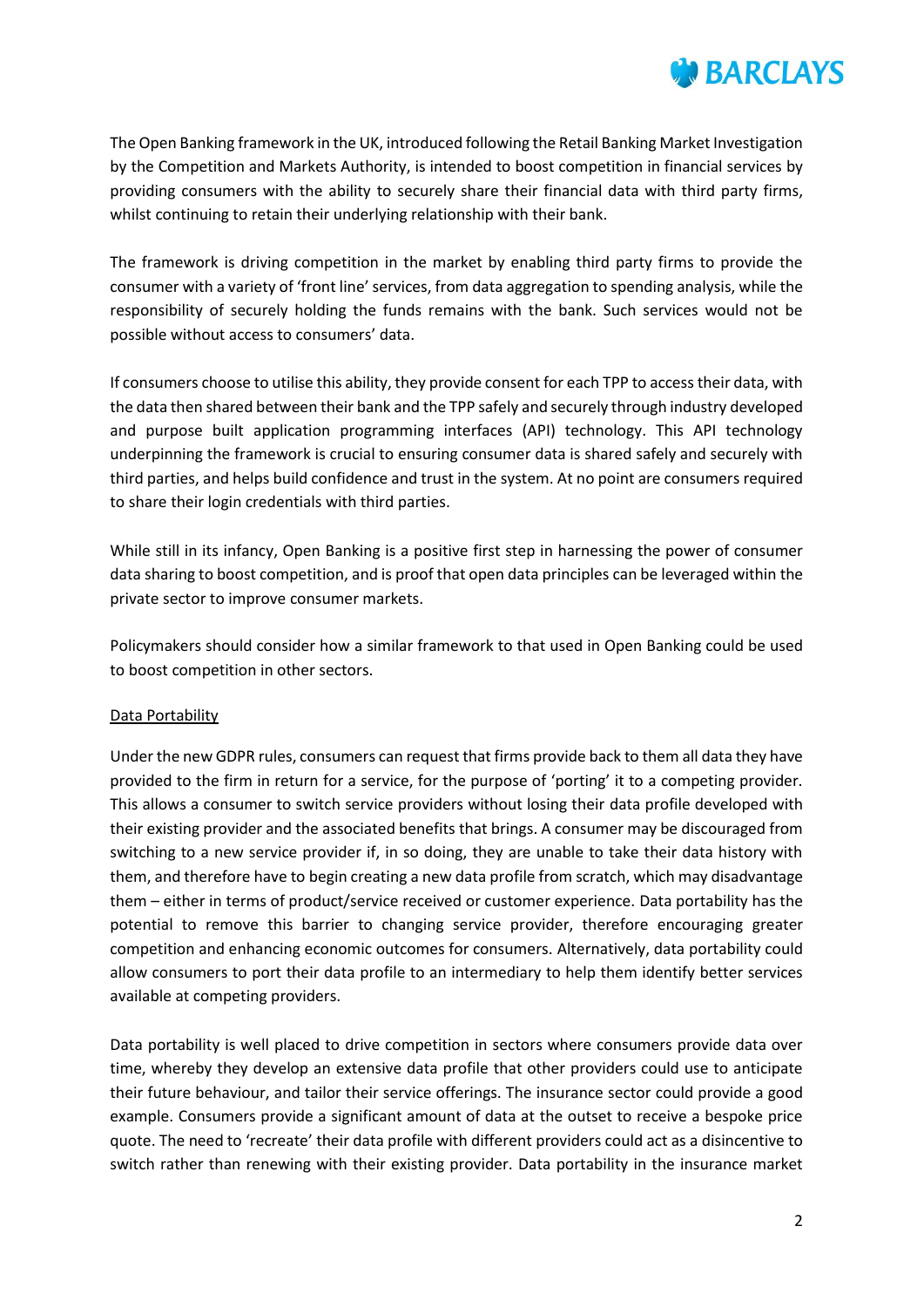

could potentially act to help remove this barrier, potentially making it easier and simpler for consumers to switch providers to achieve the best cover at the best price.

More generally, we believe there are criteria that can be used to identify consumer markets in which data portability could best drive competition:

- markets rich in personal data, either through initial on-boarding, or through consumer activity;
- markets where data can be used to provide a tailored, personalised or cheaper service;
- markets in which there are multiple service providers.

For data portability to have the most impact on competition there needs to be meaningful interoperability and agreement on common standards between market participants. The extent to which data is actually 'portable' to other providers - i.e. whether the data provided back to consumers is properly readable, understandable and useable by different providers - is key. Any requirement for the recipient firm to prepare or process the data in anyway upon receipt will create extra friction and will naturally limit the potential of data portability. While GDPR dictates that data should be shared in a commonly used format, if there are significant differences in the data that different firms provide, the benefits available will be limited. Ensuring data is shared in as uniform a way as possible would help ensure the benefits of data portability are fully realised and the positive impact on competition is delivered. It is therefore important that appropriate common standards are created around the relevant data sets, and adhered to by market participants. As the relevant useful data may differ between sectors, standardised data "templates" should be developed and agreed within sectors to ensure 'ported' data can be used without hesitation by different providers.

Furthermore, for data portability to best drive competition, the concept needs to become well established, be fully understood by consumers, and enjoy high levels of public awareness and trust. Any positive impact on competition will be limited if few consumers are aware of their right to data portability and the potential benefits it can deliver. Policymakers should therefore seek to maximise consumers' awareness of their data portability rights. Service providers should also be required to ensure consumers are aware of their rights and fully understand that they can request their personal data (in line with the established data templates) to share with other firms if they choose to.

## 2. Competition in Digital Financial Services

The digital revolution is impacting almost all sectors across the economy, and is changing the way we live our lives, from how we order a taxi and book a holiday, to the way we bank. Indeed, it has had a profound impact on the financial services sector: from online banking, to mobile apps, the digital revolution has transformed traditional models of banking and service delivery to fundamentally change how consumers manage their finances. Barclays has over 10m digitally active customers, with 6m customers regularly using the Barclays Mobile Banking app, and over the next few years, we expect almost all retail financial services to be conducted digitally, as consumers and clients increasingly choose online digital offerings over traditional channels such as branches.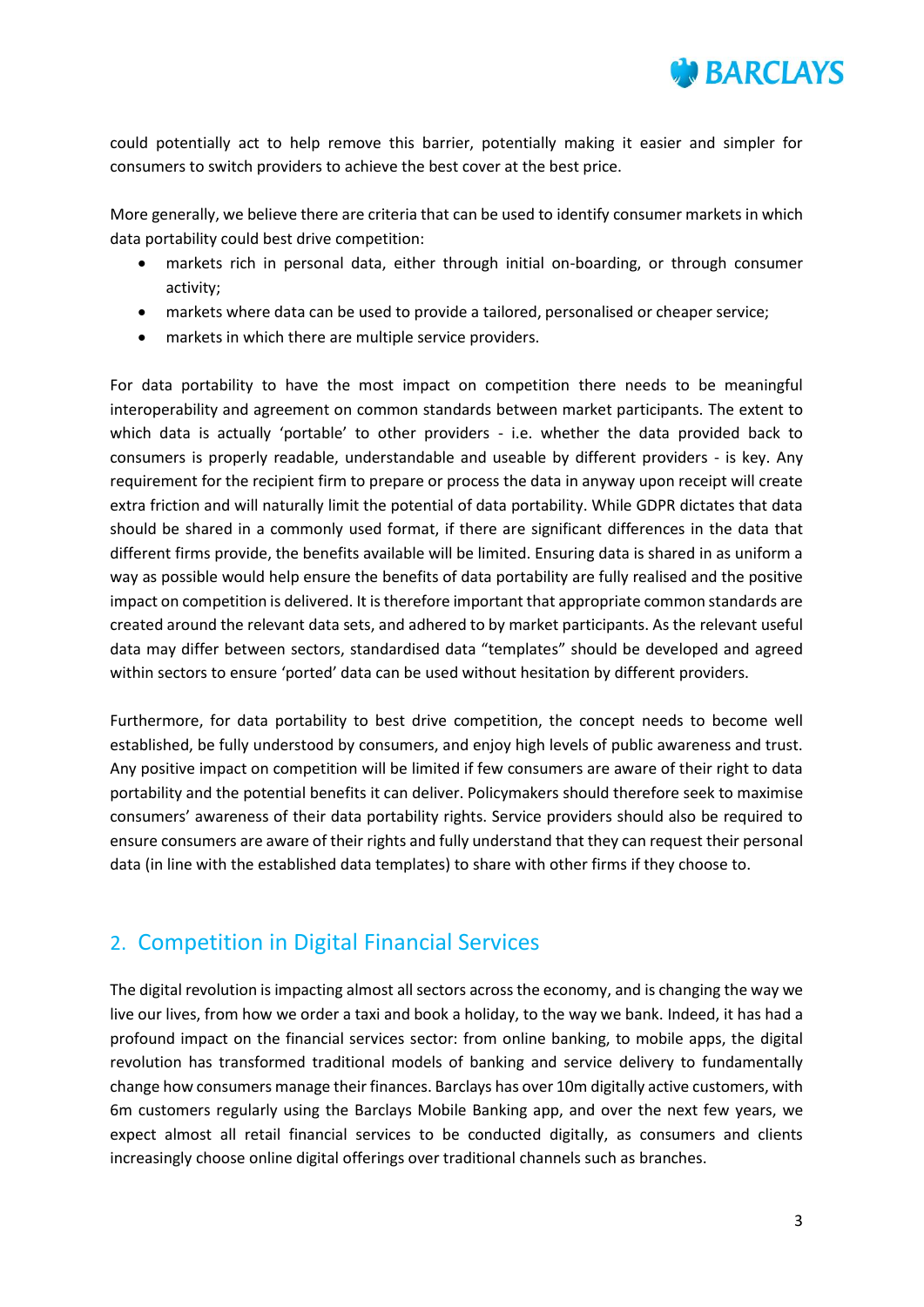

While there have been a range of new entrants into financial services in the past, in recent years, the nature of competition within traditional financial services markets has been changing, as digitalisation has enabled new entrants to enter the market and challenge existing providers operating traditional banking models. For example:

- New financial services startups (fintechs) are emerging within the sector seeking to use technology, and often new data access frameworks, to innovate and transform certain services being provided to consumers.
- Larger firms, predominantly operating in sectors traditionally far removed from the regulated financial services sector (e.g. bigtech firms), are increasingly starting to engage in financial services activities while being outside of the regulatory perimeter.

While these new service providers have the potential to improve competition and drive innovation in traditional financial services markets, it is important to ensure the operating environment is fair and equal across market participants, regardless of the participant's home sector. However, currently, there are a number of instances where the regulatory operating environment for these new and emerging service providers is not equal to that of existing financial service providers. This creates a landscape with consumers potentially being exposed to greater risks, or existing providers facing competitive disadvantage. We explore these instances of an unequal operating environment below:

## **i. Consumer Protection**

Many of the new service providers described above may not operate within the current regulatory perimeter for financial services and therefore will not be subject to important regulatory provisions intended to ensure sufficient levels of consumer protection. New digital financial products offered by these emerging financial service providers can carry many of the same risks as their traditional, non-digital equivalent products, but lack the protections provided by traditional service providers. There is a significant risk that consumers will find it increasingly difficult to understand the risk profiles of products offered by different providers and the associated protections they may or may not benefit from. For example, pre-paid card providers under the e-Money Regulations are one example where consumers may receive a service that looks and feels very similar to a current account, but consumers may not be aware that these providers offer significantly lower levels of consumer protection, including the fact that "deposits" of e-money are not covered by the deposit guarantee scheme. It is important to ensure that, as new differently regulated service providers enter the market, consumers continue to benefit from the strong consumer protection framework provided by the regulation of traditional existing providers.

## **ii. Access to Data**

New requirements, introduced under the Second Payment Services Directive (PSD2), and the Open Banking framework in the UK, require the largest banks to share customer transaction data (at the customer's request) with TPPs, including potentially the large, data-rich technology (bigtech) firms. These requirements enable TPPs, and therefore bigtech service providers, to combine consumer transaction data with their vast non-transaction data to offer products and services to customers, often in direct competition with traditional, existing service providers.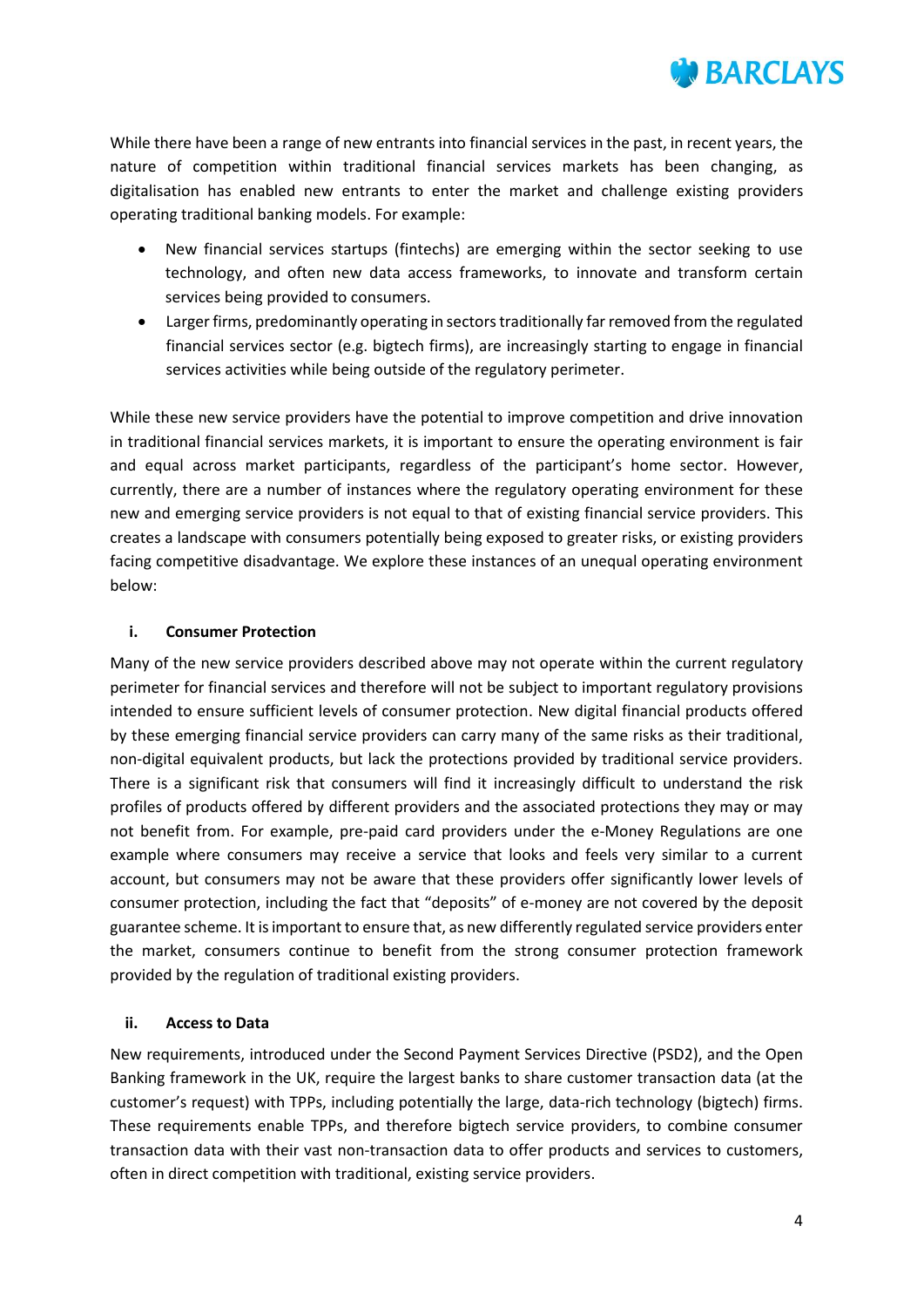

While PSD2 provides third parties with real-time, secure access to bank transaction data, no similar framework or provisions exist requiring service providers in other sectors to share their consumer data (at the customer's request) with third parties and potentially banks. While consumers can seek to make use of data portability provisions under GDPR to share their non-transaction data with traditional, existing service providers, consumer data only has to be provided within 30 days, and on a one-off, rather than an ongoing, basis.

This asymmetry in data access is a clear example of an unequal operating environment between traditional and emerging service providers. Embracing a safe and secure 'open data' economy in which consumers can easily and securely share their data between sectors would enable more innovation, greater competition and ultimately benefit the end consumer.

## **iii. Regulatory Perimeter and Arbitrage**

Traditional, existing financial services providers are subject to significant, direct and ongoing supervisory oversight by the relevant financial services regulators. While this can be a resource intensive undertaking, it ensures systemically important firms adhere to appropriate rules and frameworks to protect the financial system as a whole, and the individual consumer.

In contrast, non-financial services firms offering products that are close substitutes to traditional financial services for consumers but covered by different regulatory regimes, may not be subject to the same level of oversight, or indeed any oversight at all, if they operate outside the regulatory perimeter – for example, pre-paid card providers under the e-Money Regulations. There is a risk that regulators' rules will fail to apply equally and in a similar manner to both traditional financial service providers and emerging service providers operating outside their remit.

As a result, there is also a risk that the proportion of activity regulators can influence will shrink due to regulatory arbitrage, and the proportion of customers outside of their protection will grow.

To ensure a fair and equal operating environment, there is a need for effective and ongoing supervision of all providers of financial services, regardless of the providers traditional 'home' sector and even to look beyond permissioned, product based regulation toward an outcomes based/impact assessment regulation (looking at the end-to end process and risks for consumers). Ultimately, there is a need for cross-sectoral regulation, based on the principle of 'same activity, same risk, same regulation'.

## **iv. Prudential Requirements and Financial Stability**

Major retail banks, as systemically important financial institutions, are subject to the regulator's framework of strict prudential requirements intended to ensure their resilience to financial shocks and protect the financial stability of the broader economy. These requirements are key to managing risk, protecting consumers and protecting the financial system as a whole. The rules were introduced or enhanced over the last decade, and are designed to cover traditional financial services providers. However, as discussed previously, the market for financial services has been changing with emerging service providers increasingly engaging in financial services activity outside of the regulatory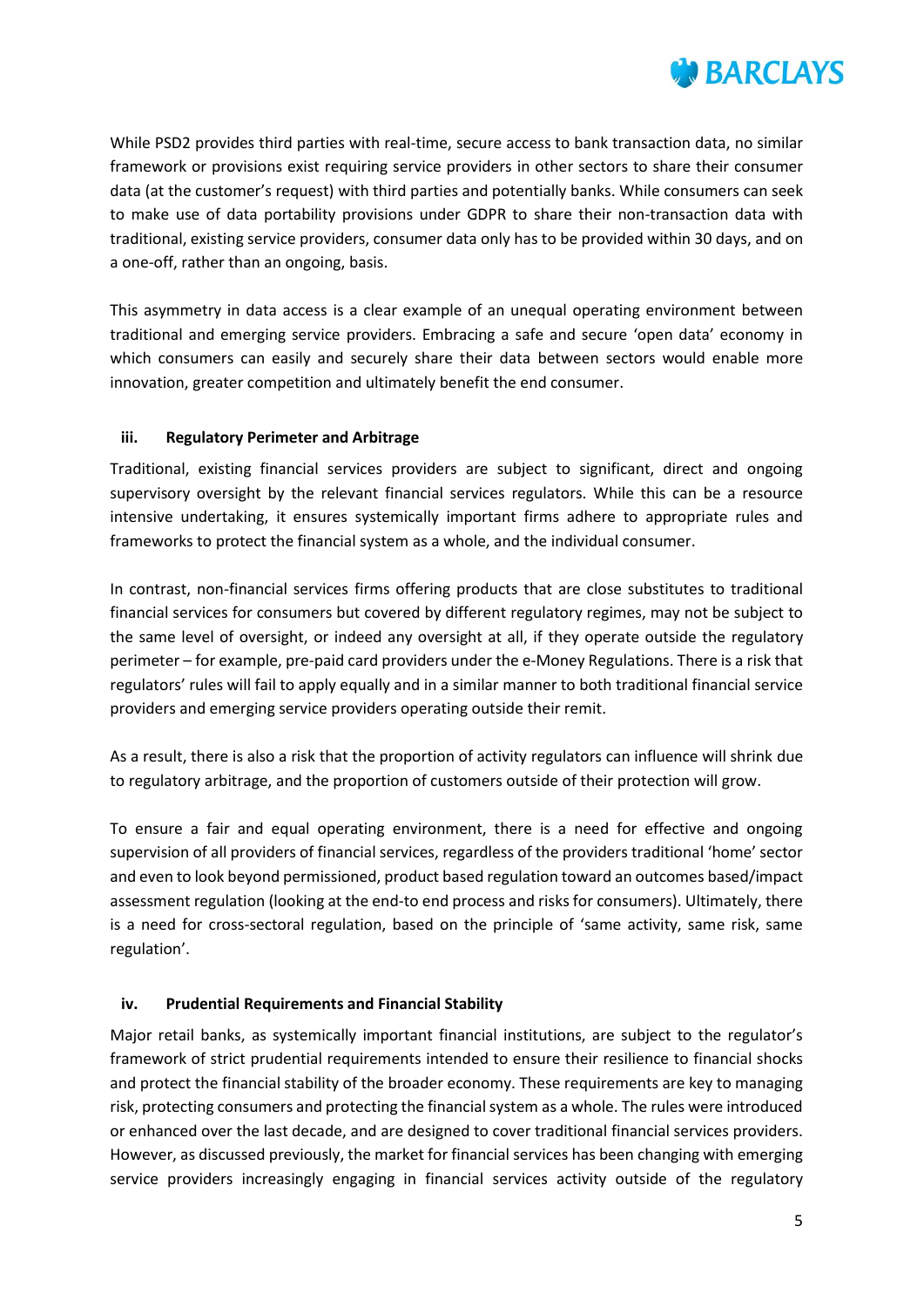

framework. These new service providers, both fintechs and bigtechs, are not subject to the framework of prudential regulation that traditional, existing service providers are. While these emerging firms may pose less stability risk to the financial system, there is a strong case from a consumer protection perspective, that they should be required to adhere to certain aspects of the framework, for example, deposit guarantee requirements, recovery and resolution/bail-in requirements, and operational resilience requirements.

## **v. Broader Societal Expectations**

There is a significant difference in societal and policymaker social responsibility expectations placed upon traditional, existing service providers and emerging providers. Given their long history in the market, and their traditional role in society, established providers are subject to high expectations to support all areas of society, even where there may be limited benefit to the firm. For example, established retail banks are required to support financial inclusion across society in the provision of basic bank accounts. New emerging providers are currently insulated from such expectations to support financial exclusion, and instead are focussing their efforts on growth opportunities. As financial services are increasingly provided digitally, Government should consider how social responsibilities for the banking sector should be shared within the sector, regardless of business model or primary home sector. Ultimately, new emerging providers offering financial services should be required to serve the wider societal roles and expectations placed on established providers.

## Policy Recommendations

- **Regulatory Perimeter and Arbitrage** In considering competition in digital financial markets, it is important that policymakers assess and understand the changing market dynamics, the impact of emerging market participants and the provision of products that are close substitutes to traditional financial products.
- **Regulation must be technology and business model neutral** new and emerging entrants offering financial services akin to traditional banks should be subject to the same regulatory rules and requirements as traditional banks, regardless of their primary business or home sector. Ultimately, policymakers should ensure equality of regulation, supervision, market access and obligations arising from participation in the financial services market, i.e. 'same activity, same risk, same regulation'.
- **Introduction of data sharing frameworks in data–rich sectors -** policymakers should consider whether competition in digital markets can be improved for the benefit of consumers through the introduction of data sharing frameworks in data-rich sectors, for example the technology sector.

## 3. Powers and Tools Available to Competition Authorities

Competition authorities in the UK already have significant powers and tools at their disposal to deal with issues in the digital economy, particularly compared with other jurisdictions. For example: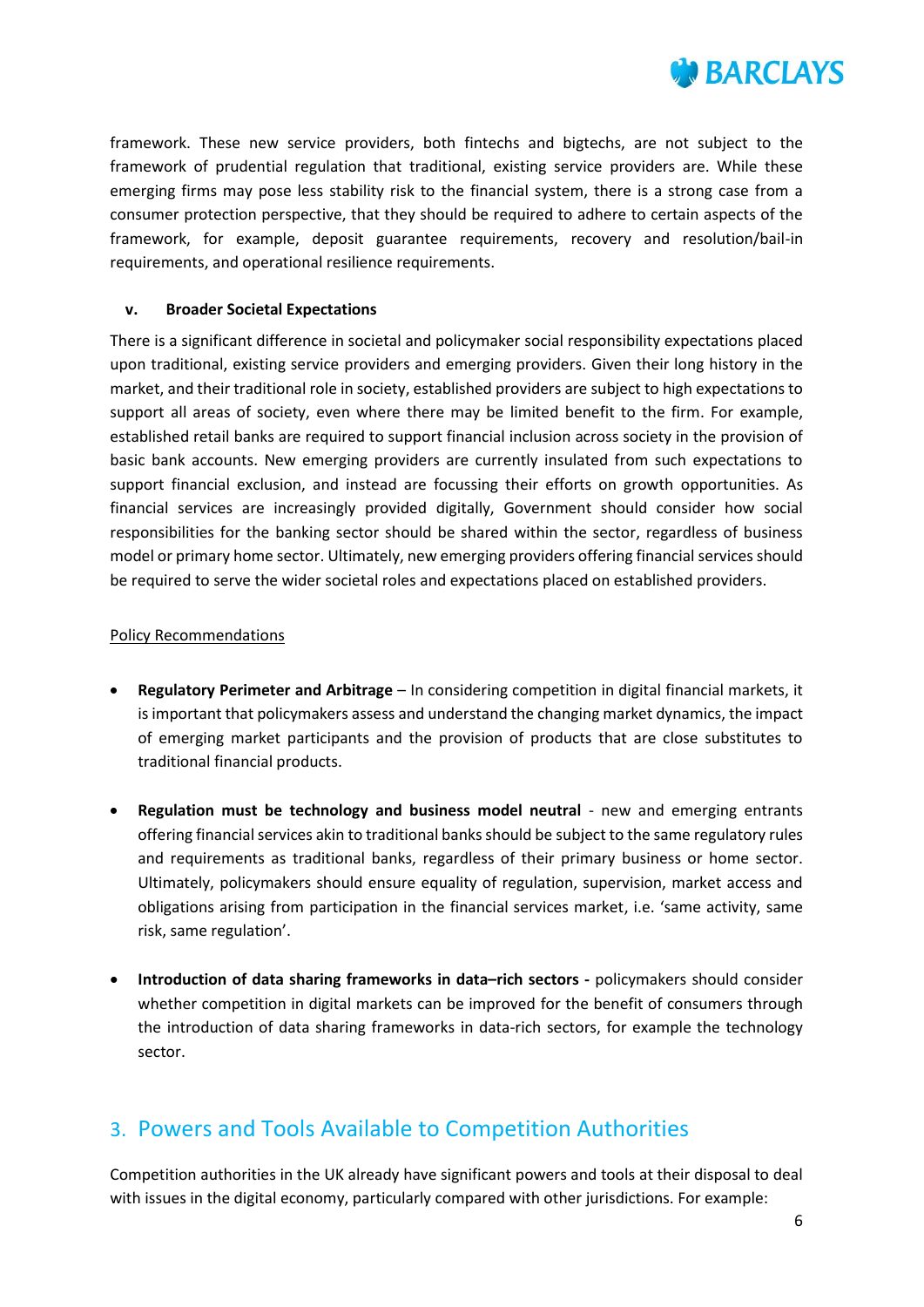

- **Mergers** the CMA has wide ranging discretion to scrutinise mergers and acquisitions in the digital markets. The presence of a share of supply test in the UK merger control jurisdictional thresholds means that the acquisition by large firms of small digital firms with low turnover and relatively small market shares may be subject to review by the CMA. For example, the CMA has recently been able to review Blackbaud's acquisition of JustGiving, and JustEat's acquisition of HungryHouse, by virtue of the share of supply test, despite the turnover of these targets being well below the UK CMA's turnover thresholds of £70m. $^1$  In addition, the CMA is currently reviewing the completed acquisition of iZettle by PayPal.<sup>2</sup>
- **Anti-trust enforcement** the CMA and concurrent regulators have a broad range of powers to investigate and remediate suspected anti-competitive behaviour. The CMA has already used these powers to investigate companies in the digital sector. For example, the CMA is currently investigating the use of most favoured nation clauses in contracts relating to the online sale of home insurance products.<sup>3</sup> The CMA also issued a decision in 2016 fining an online seller of posters and frames for agreeing with an another online seller not to undercut each other's prices on the Amazon marketplace (implemented through automated repricing software).<sup>4</sup>
- **Market studies and investigations** The CMA (and concurrent regulators, such as the FCA) can also conduct wide ranging market studies, and market investigations in the case of the CMA, if they consider that competition is not working well in a particular market. For example, the CMA investigated the supply of digital comparison tool services, publishing its final report in September 2017.
- **Advocacy** In addition to these formal investigatory tools, the UK competition authorities regularly engage in advocacy work, including informally gathering information and steering the debate in important areas of interest which concern the digital economy. For example, the CMA has held stakeholder roundtables on consumer vulnerability in digital markets<sup>5</sup> and has recently published a study into pricing algorithms and whether they could be used to support illegal practices.<sup>6</sup> Online and digital markets have also been designated a theme of

l

<sup>&</sup>lt;sup>1</sup> JustGiving had UK turnover of £25m and HungryHouse had UK turnover of £29m. See: [https://www.gov.uk/cma-cases/blackbaud-giving-merger-inquiry;](https://www.gov.uk/cma-cases/blackbaud-giving-merger-inquiry) [https://www.gov.uk/cma-cases/just-eat](https://www.gov.uk/cma-cases/just-eat-hungryhouse-merger-inquiry)[hungryhouse-merger-inquiry.](https://www.gov.uk/cma-cases/just-eat-hungryhouse-merger-inquiry)

<sup>2</sup> <https://www.gov.uk/cma-cases/paypal-holdings-inc-izettle-ab-merger-inquiry>

<sup>3</sup> <https://www.gov.uk/cma-cases/price-comparison-website-use-of-most-favoured-nation-clauses>

<sup>4</sup> <https://www.gov.uk/government/news/cma-issues-final-decision-in-online-cartel-case>

<sup>5</sup> [https://www.gov.uk/government/publications/vulnerable-consumers/consumer-vulnerability-in-digital-](https://www.gov.uk/government/publications/vulnerable-consumers/consumer-vulnerability-in-digital-markets-summary-of-stakeholder-roundtable)

[markets-summary-of-stakeholder-roundtable.](https://www.gov.uk/government/publications/vulnerable-consumers/consumer-vulnerability-in-digital-markets-summary-of-stakeholder-roundtable) Barclays attended a session on 26 June and has more recently engaged the CMA in relation to vulnerability work it has conducted.

<sup>6</sup> The CMA's Economic working paper on the use of algorithms to facilitate collusion and personalised pricing as published on 8 October,

[https://assets.publishing.service.gov.uk/government/uploads/system/uploads/attachment\\_data/file/746353](https://assets.publishing.service.gov.uk/government/uploads/system/uploads/attachment_data/file/746353/Algorithms_econ_report.pdf) [/Algorithms\\_econ\\_report.pdf.](https://assets.publishing.service.gov.uk/government/uploads/system/uploads/attachment_data/file/746353/Algorithms_econ_report.pdf)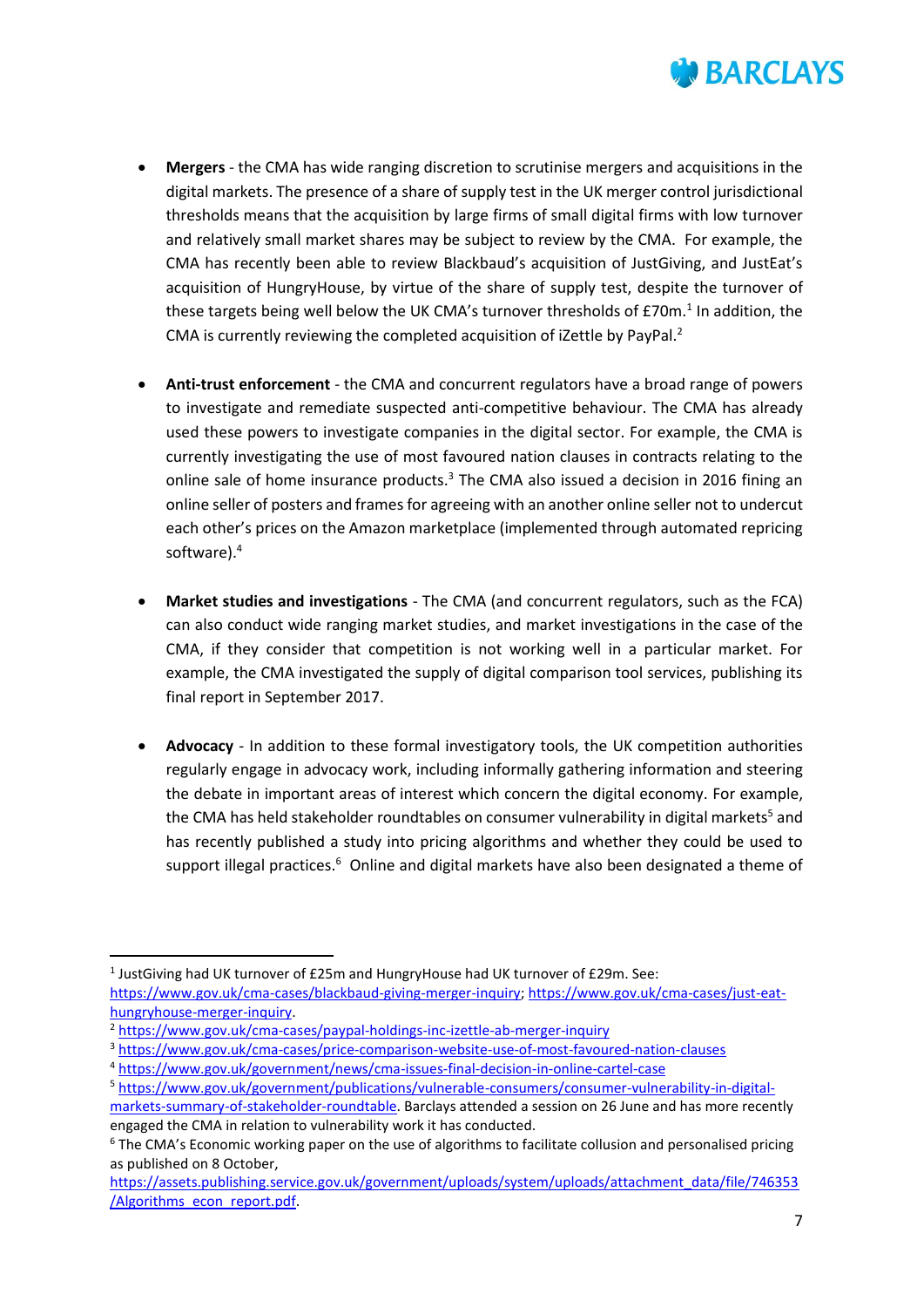

particular strategic importance in the CMA 2018/2019 business plan.<sup>7</sup>The CMA has also established a new Data, Technology and Analytics (DaTA) Unit, whose purpose is to enhance the CMA's understanding of the digital economy and make sure its practices, interventions and capabilities keep pace with the evolution of business models and practices.<sup>8</sup>

It is not clear that there is a competition law enforcement gap in the UK as far as digital markets are concerned. However, to the extent that the Government proposes to expand the tools and powers available to UK competition authorities to deal specifically with digital markets, Barclays would urge that careful consideration should be given to any additional rules, in order to ensure that they do not give rise to unintended consequences for digital or other sectors.

One relevant factor which requires special consideration in digital markets is the use and treatment of data, as data often becomes central to the services being offered in digital markets. There is therefore a need to ensure that competition authorities and regulators work together with consumers and industry in determining the correct treatment of data, whilst respecting that many firms have collected data by legitimate means as a result of investments made by them, with the data used by firms to improve their offers to customers. By getting the parameters for the use of such data right, Barclays considers that competition can flourish to benefit the consumer in a secure manner.

Having commented on the broad scope of existing competition law powers in the UK above, we note that where Government and policy makers have concerns about issues in the digital economy, they should also consider whether these could be more effectively addressed through regulation rather than through competition law enforcement, in order to speed up benefits to consumers. This is particularly in light of the typical timescales from initiation of competition cases to the implementation of remedies, and where complex issues are involved. For example, the benefits of measures as innovative and advantageous for customers as the UK's Open Banking regime could, in future, be realised in a more timely and efficient manner if implemented through regulation, rather than largely through a competition authority's findings and remedies (in that case, the CMA's Retail Banking Market Investigation Order 2017 led to the launch of Open Banking in 2018, following the CMA's 2014-2016 market investigation). Such regulation should still, of course, be subject to detailed comment and consultation with the relevant stakeholders, in order to enhance the effectiveness of any new regulation and to mitigate the risk of any unintended effects on, for example, innovation.

Care should also be taken to ensure that the application of both competition law and regulation is well considered and consistent. For example, authorities should be careful that their level of regulatory oversight does not give rise to an uneven playing field. Authorities should in particular be mindful of the effects on consumers of their actions, for example, when some players are subject to less regulatory oversight than others by virtue of having a different business model. As noted in

 $\overline{a}$ 

<sup>&</sup>lt;sup>7</sup> See 1.8 on page 4, and from 1.16 on page 6 of the business plan,

[https://assets.publishing.service.gov.uk/government/uploads/system/uploads/attachment\\_data/file/704594](https://assets.publishing.service.gov.uk/government/uploads/system/uploads/attachment_data/file/704594/Annual_Plan-201819.pdf) [/Annual\\_Plan-201819.pdf.](https://assets.publishing.service.gov.uk/government/uploads/system/uploads/attachment_data/file/704594/Annual_Plan-201819.pdf) 

<sup>&</sup>lt;sup>8</sup> See 1.21 on page 7 of the business plan.